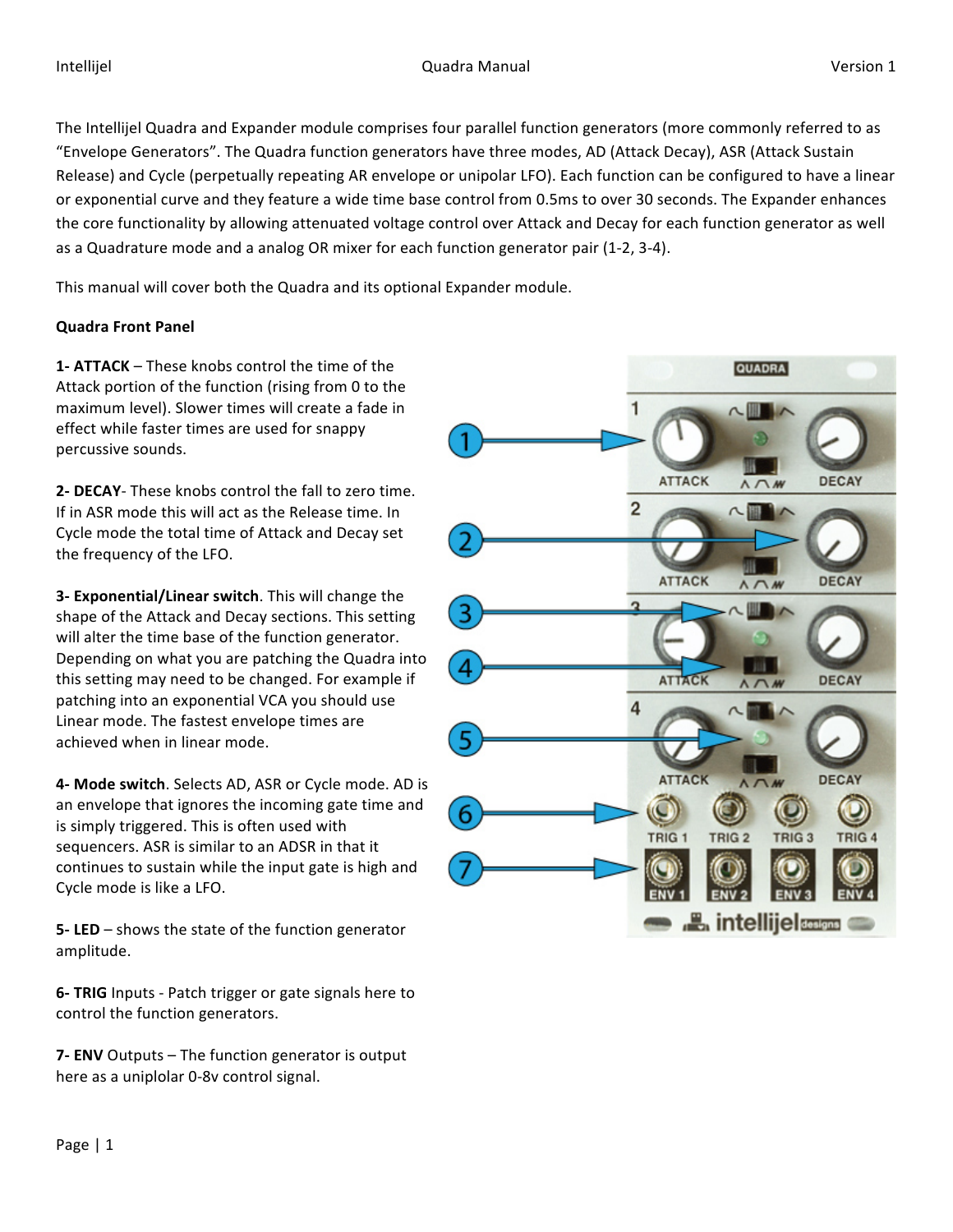### Intellijel **South Communist Communist Communist Communist Communist Communist Communist Communist Communist Communist Communist Communist Communist Communist Communist Communist Communist Communist Communist Communist Comm Expander Front Panel**

**A-** Yellow LED – These LEDs indicate when the respective function generator has reached the End of Cycle.

**B- EOC** – Outputs a high gate signal when the function generator is done its Decay phase. 

**C-** Attack voltage control input with attenuator. This allows you to modulate the Attack time. Use the mini knob attenuator to dial in the range you desire. Since the time range of the Quadra is so wide you should start with the attenuator turned down to a low setting.

**D-** Decay Voltage Control input with attenuator.

**E-** Attack mini knob attenuator reduces the amount of voltage controlling via its respective input.

**F-** Decay mini knob attenuator reduces the amount of voltage controlling via its respective input.

**G- Quad 1+2** mode switch. When on the EOA1 will trigger function generator 2. More on this later....

**H- Quad 3+4** mode switch. See G

**I-** OR 1+2 LED

**J- OR 1+2** Output. This is the OR mixed signal of  $1+2$ . When using quadrature  $1+2$ mode use this output for complex function shapes.

**K-** Attenuator for the level of Fny2 into OR  $1+2$ 

**L**- Attenuator for the level of Env3 into OR 3+4

**M**- OR 3+4 LED



**K-** Attenuator for the level of Env2 into OR 1+2

**L**- Attenuator for the level of Env3 into OR 3+4

**M**- OR 3+4 LED

**N- OR 3+4** Output. This is the OR mixed signal of 3+4. When using quadrature 3+4 mode use this output for complex function shapes.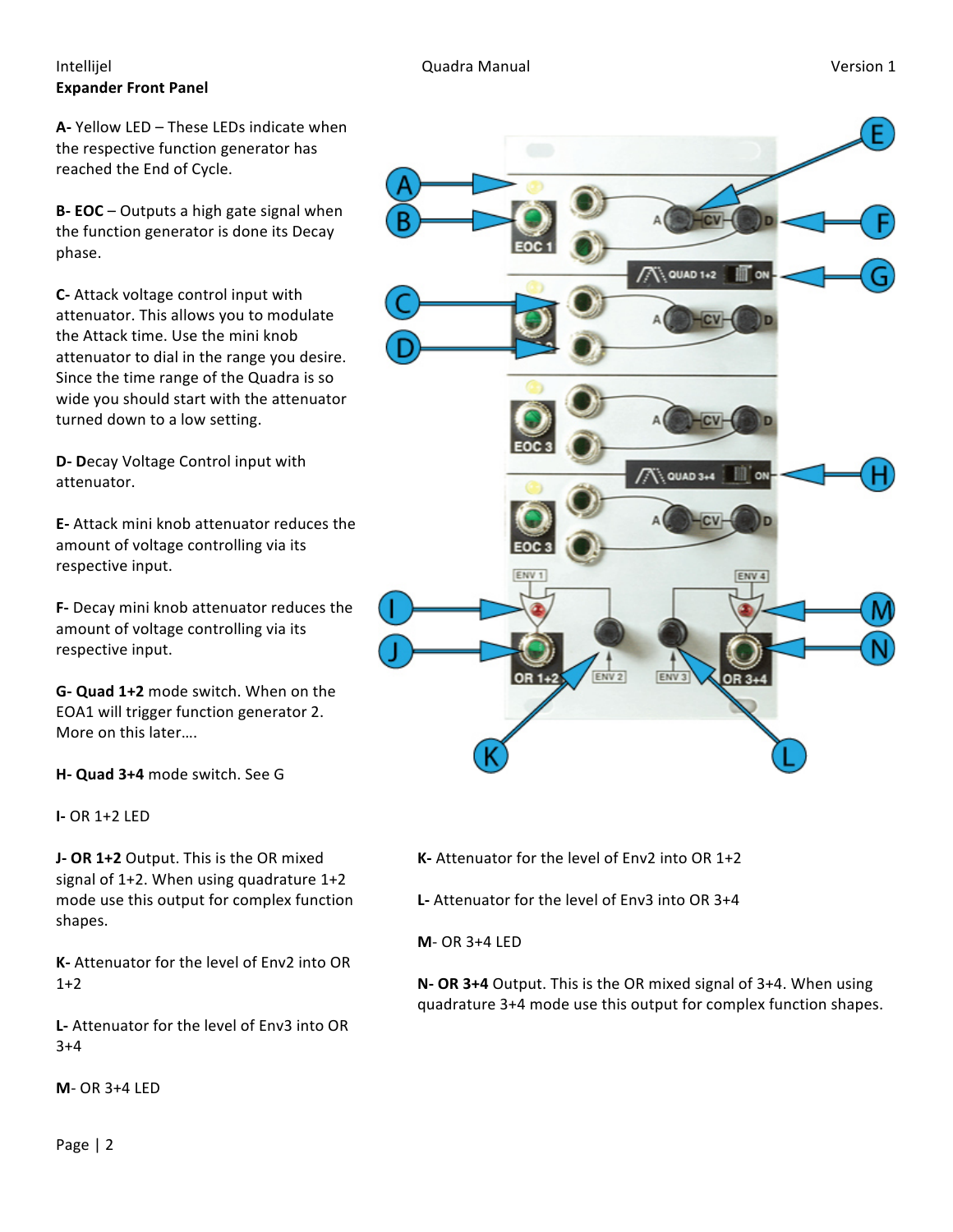### **What is it for?**

If you come from a more traditional synthesizer background all this talk of function generators and quadrature mode may seem overwhelming. Perhaps you find it strange that we talk about the Quadra as an Envelope Generator but then do not mention the envelope type you are familiar with, the ADSR. This is because the design concept of the Quadra is inspired by what is commonly referred to as "West Coast" synthesis concepts (a nod to Don Buchla, a pioneer in synth design from California). You can think of each function generator in the Quadra as a simple envelope generator. However since the Quadra can also create very complex looping LFO shapes in quadrature mode or create complex interacting combinations using the OR outputs we use the more traditional name of "Function Generator".

You can use the Quadra on its own as four AD or ASR envelope generators. If you are not using a tradition keyboard controller AD mode is preferred by many since it is independent the incoming gate time. Once the AD is triggered it will move through its stages until completion. This is ideal for sequencer or random based patches. You can use the Expander VC inputs to control the decay time which is like controlling the gate time at the sequencer but has a different sound.

Why would you use so many envelopes? If you consider the average synthesizer voice needs at least two envelopes, one for final VCA, the other for filter cutoff it is not hard to imagine in a more complex voice how to use more. For example another AD envelope could be used to control the modulation index of a two VCO FM patch. You can use envelopes to control the amount a LFO controls the filter via another VCA or use a multed VCA in parallel with the final VCA to act as an effect send. You can see how with a little imagination and a lot of VCAs you will quickly run out of envelope generators, especially once you start designing percussive sounds.

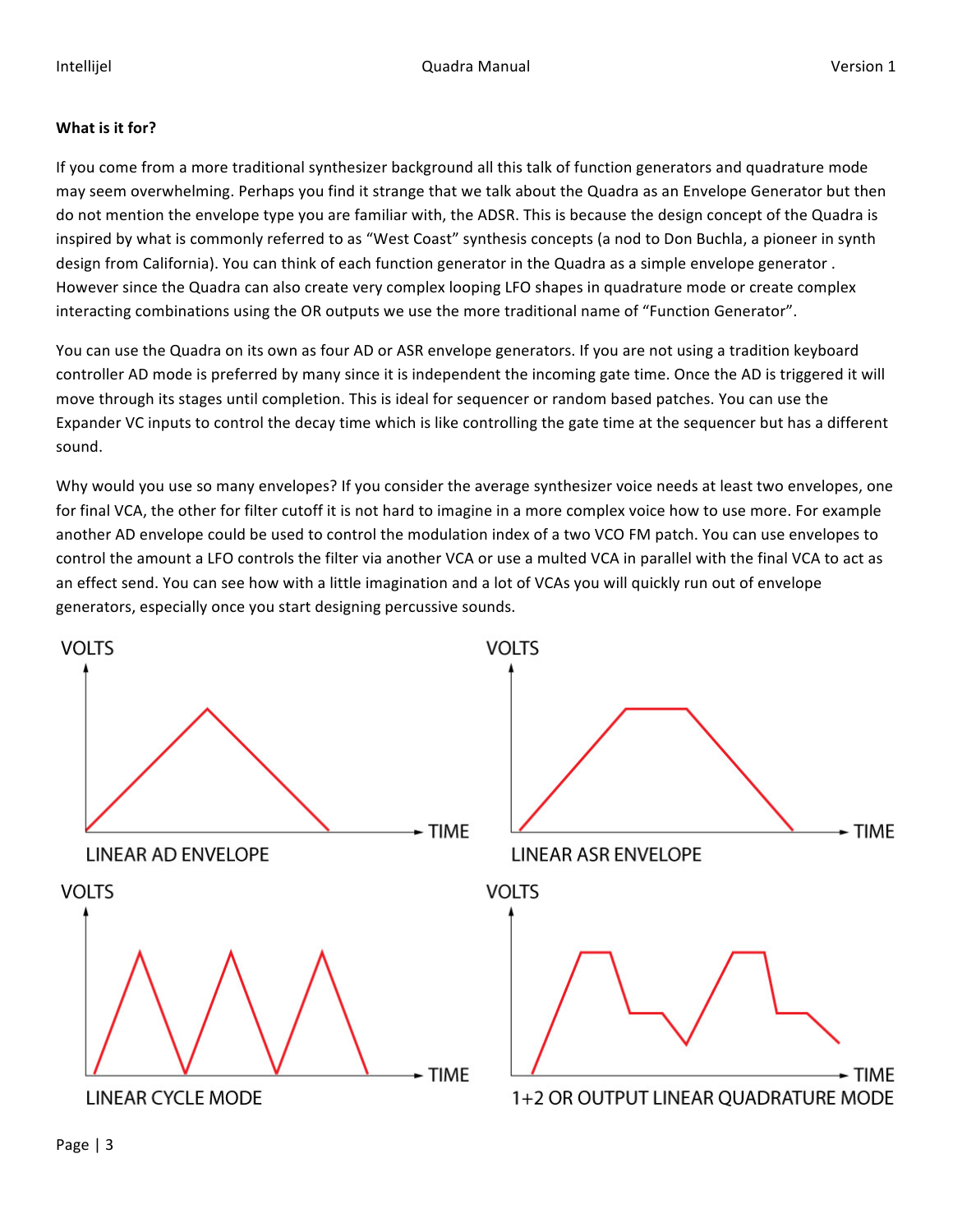### **Linear vs Exponential shapes**

In Linear mode (switch to the left) the Quadra makes straight lines as shown below. This shape is best used with exponential VCAs.



In Exponential mode the Quadra creates a musical curved shape found on many classic envelope generators. This is best used with linear VCAs.

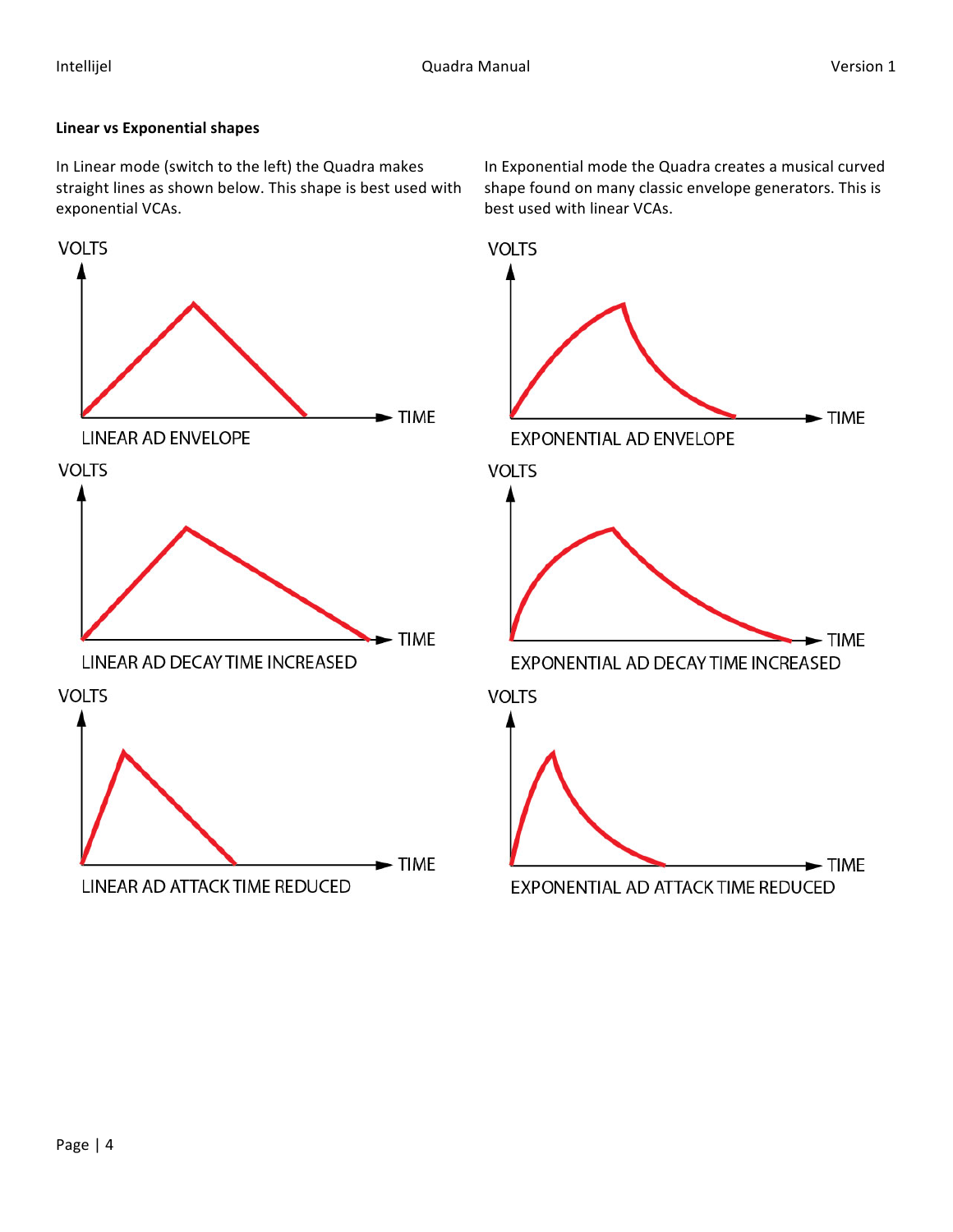# **Quadrature Mode Explained**

Quadrature mode links the function generators into pairs of looping envelopes that are interdependent. It vaguely resembles two waveforms that are phase shifted 90 degrees relative to each other (hence the "quadrature" label). Each pair is independent and function identically so we will concentrate on the function generators 1+2 pair for this section.

The Quadra Expander has two modes that are selected via jumper on the rear of the module. The primary difference between these two modes is in what restarts their cycle. In Mode A the EOC1 retriggers the cycle while in Mode B EOC2 retriggers the cycle.

#### **Mode A**

When 1 is triggered it moves through its Attack phase, it then holds until 2 completes its Attack phase then 2 will sustain until 1 completes its Decay phase. The EOC1 then retriggers the envelope while envelope 2 will move continues to complete its Decay phase. Use the OR output for the resulting four stage function.

#### **Mode B**

When 1 is triggered it moves through its Attack phase, it then holds until 2 completes its Attack phase then 2 will sustain until 1 completes its Decay phase, then finally 2 will move through its Decay phase. One the Decay phase of 2 is complete 1 is triggered and the whole sequence starts again. Use the OR output for the resulting four stage function.

An interesting application of Mode B is that you can use duration of Envelope 2 to control the frequency of re-triggering of Envelope 1. If you set Envelope 2 so it had a an attack time of 0 then Env1 would become an AD envelope triggered at a rate determined by the decay time of Envelope 2. This can become very interesting for creating rhythmic patterns.

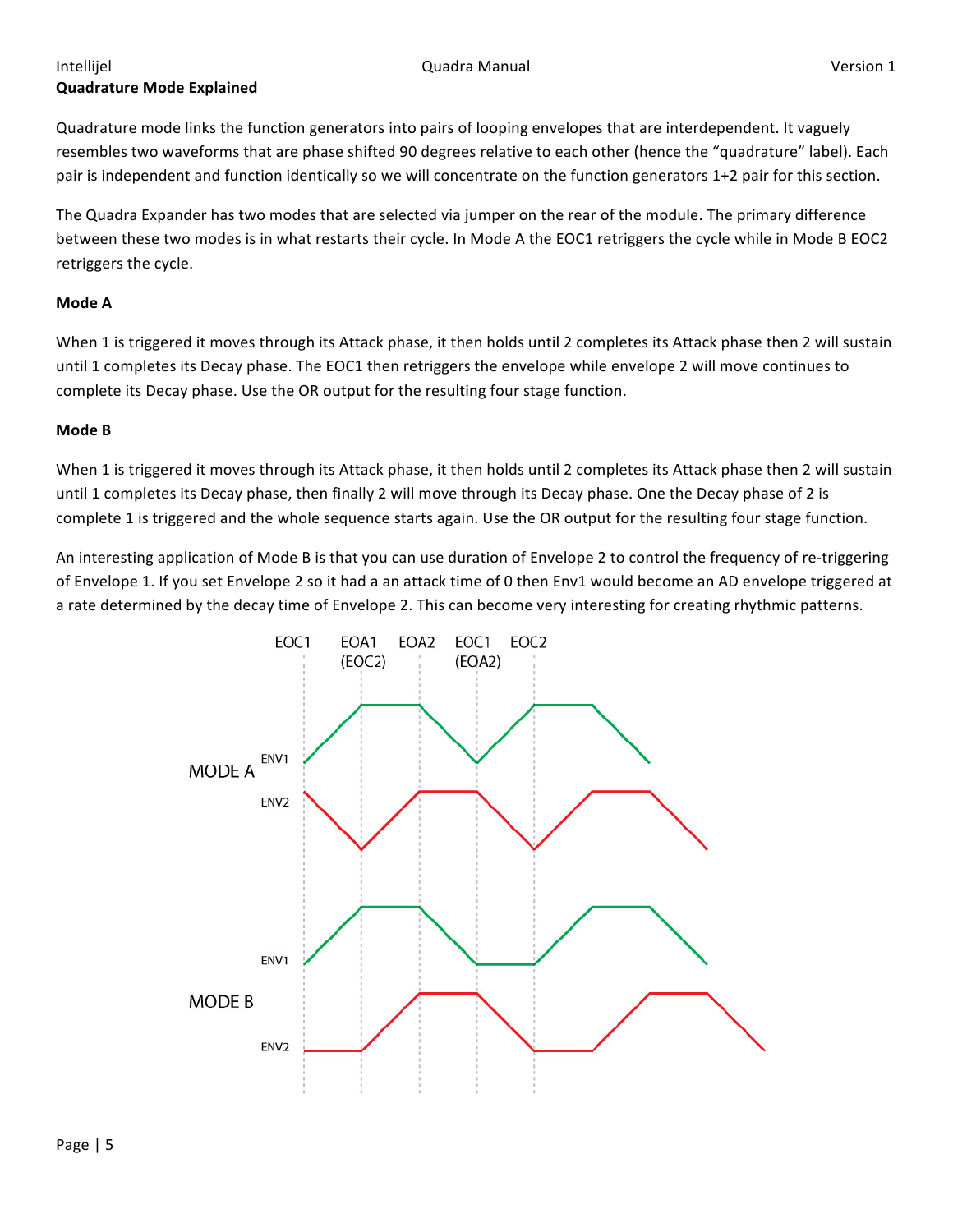# **ADSR Envelope Generation (requires Expander)**

By using the OR output of the expander and triggering two function generators with the same gate signal an ADSR Envelope can be achieved. To do this use either OR output 1+2 or 3+4 on the expander. Send the same gate signal to the two function generators used. For example if using OR 1+2 Output send the gate signal to FG 1 and 2. Set FG 1 to AD mode and set FG 2 to ASR mode. When you layer them via the OR output you will get a ADSR envelope and you can use the OR level to control the Sustain level. Attack will be the OR of FG 1 and 2 Attack, Decay will FG 1 Decay and release will be FG 2 Decay.

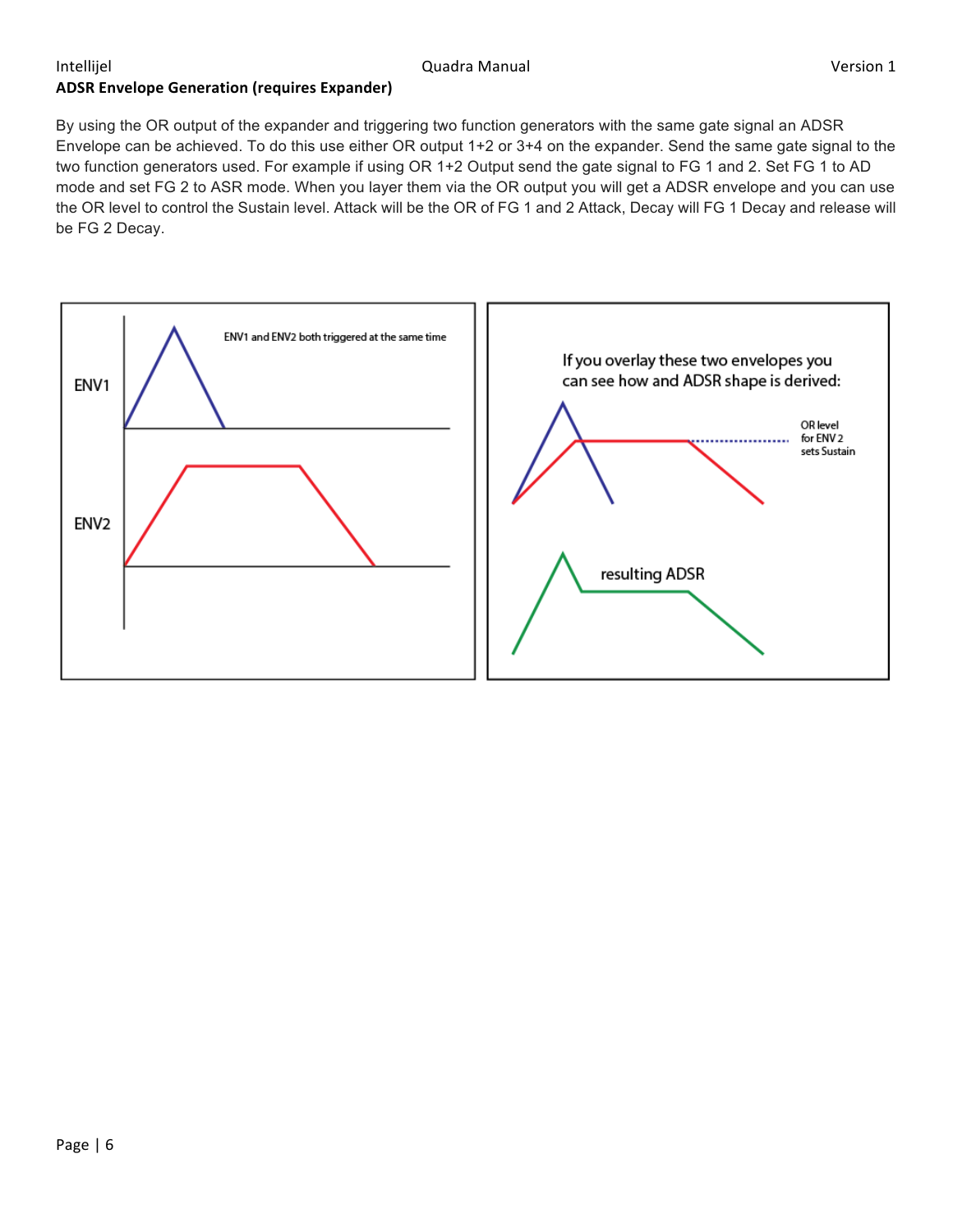### Intellijel **South Communist Communist Communist Communist Communist Communist Communist Communist Communist Communist Communist Communist Communist Communist Communist Communist Communist Communist Communist Communist Comm Patch Examples**

#### **Patch 1: Basic Voice with ASR Envelopes**



This is a simple patch that uses the Quadra as two ASR envelope generators for a basic synthesizer voice. The reason ASR is chosen over AD in this example is that ASR will sustain as long as the keyboard key is held down. This is because a ASR envelope has a sustain section that stays high when the input gate is high. Once the keyboard key is released and the input gate goes low the Quadra will move to the Decay phase which in ASR mode is referred to as Release. ASR stands for Attack Sustain Release.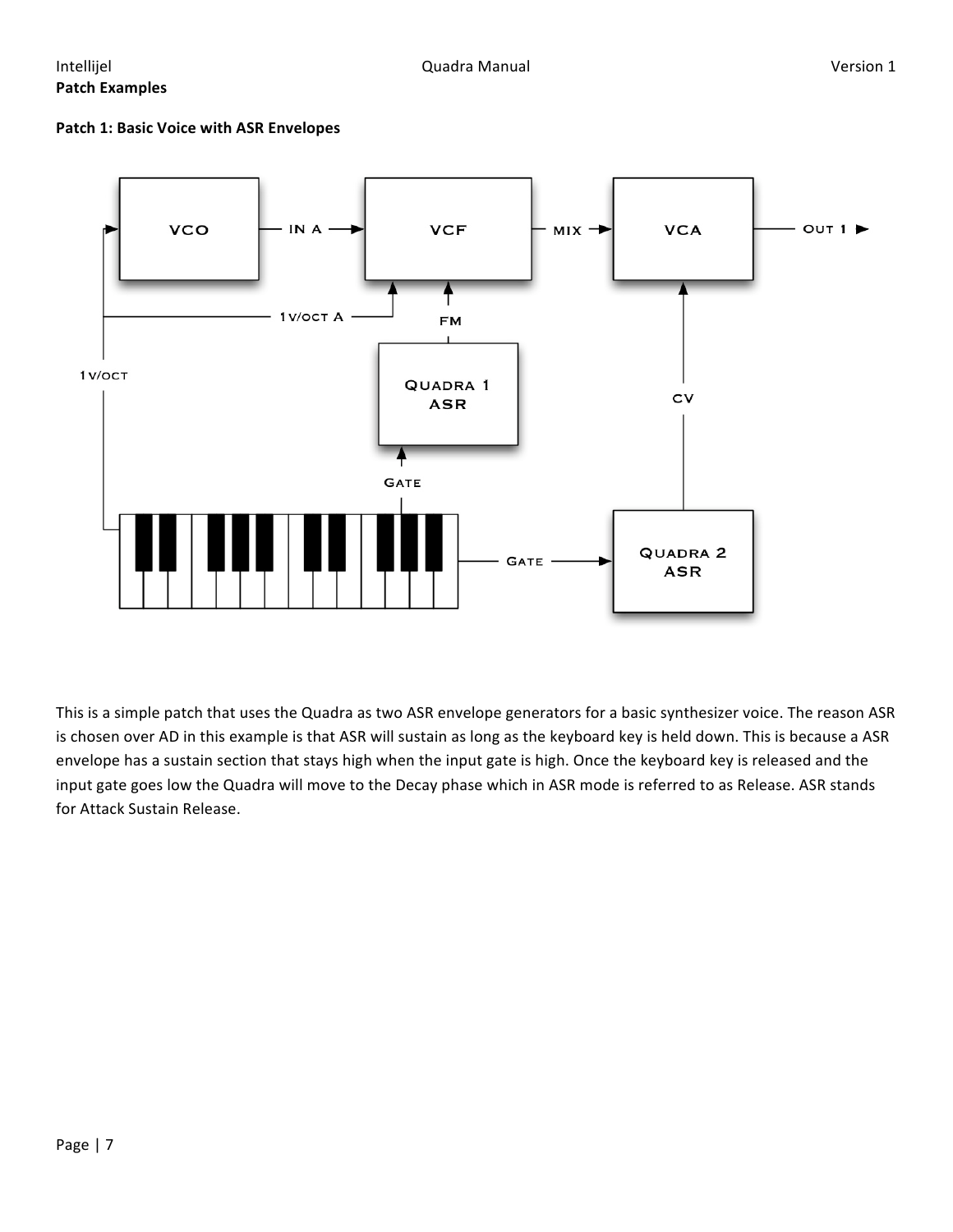

#### Patch 2: Basic West Coast Voice (uses Expander)

This patch uses the Expander for its CV inputs as well as Quadrature mode.

A simple example of what is referred to as a "west coast" voice. As with most west coast style patching a filter is not used for timbre control, instead Linear FM is used in a two operator FM configuration. Quadra 1 controls the amount of harmonics by controlling VCA 1 level. Quadra 2 and VCA 2 are the final output volume. Make sure you adjust the pitch of VCO 1 to alter the harmonics produced by VCO 2.

Although a sequencer is used as an example a keyboard could be used. You should also try hooking up more LFOs and sequencers to various timbre shaping parameters such as VCO 1 pitch and the Quadra A and D CV inputs.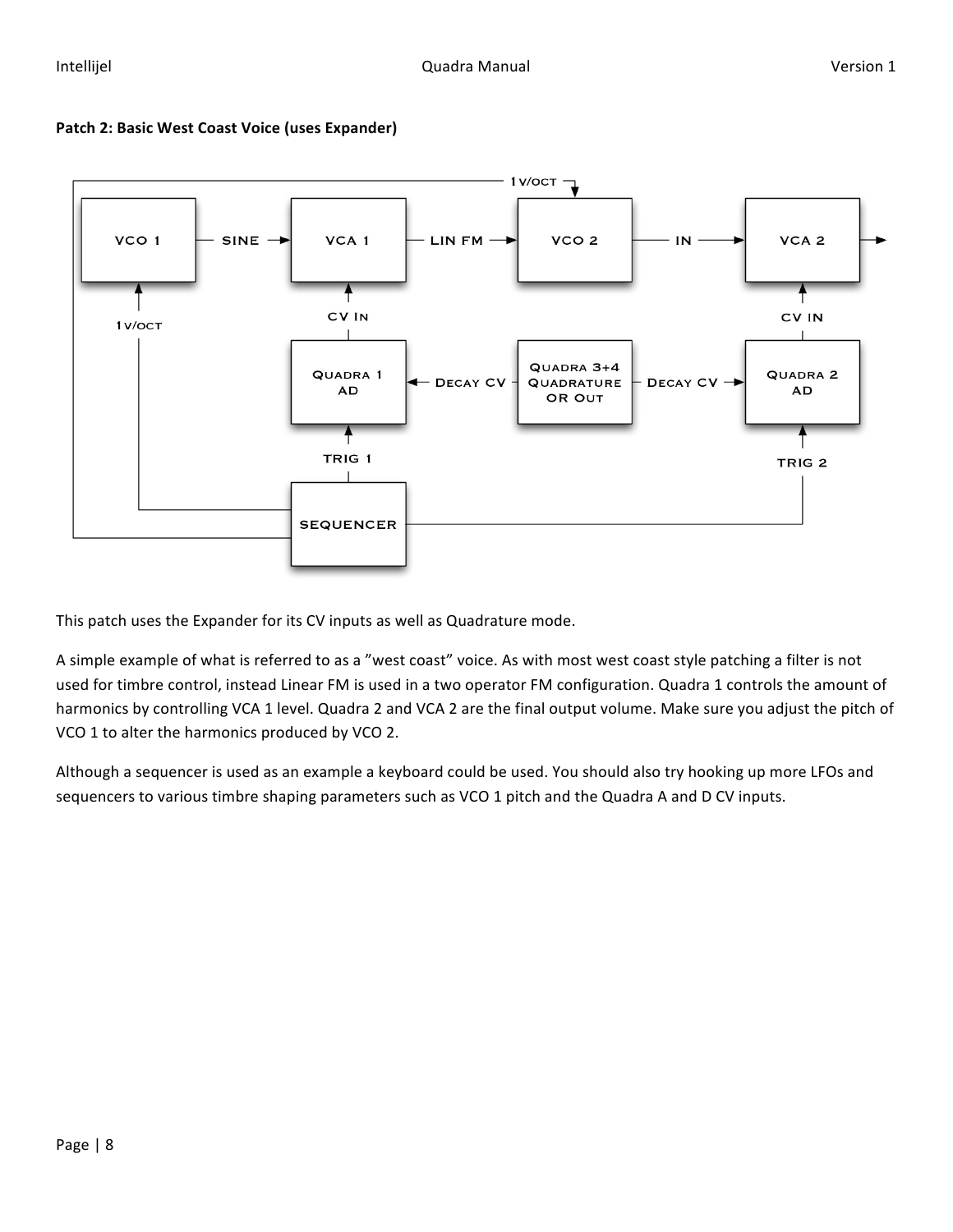#### **Patch 3: Kick Drum**



This is a very simple patch that will create a nice snappy kick drum depending on the VCO you use. A self oscillating VCF can also be used, for example the Intellijel Korgasmatron makes excellent fat kicks with a bit of Q drive since it is not a true sine wave.

When doing this patch take the sine out of your VCO and patch it into your VCA. Patch the same trigger from a sequencer into both Quadra sections 1 and 2. Patch 1 through an attenuator and then into the pitch CV input of your VCO. The attenuator is needed to reduce the CV range of the Quadra, too much and the kick will sound like a zap instead of a snap. Both AD should be set to fast Attack and medium Decay to start. The Pitch AD should be shorter than the amplitude AD. To reduce clicks slow down the attack of the amp AD a bit, try starting at 9 o'clock. Adjust the pitch of your VCO and the attenuator until you get a nice boom tone. Then adjust the Quadra AD times until you get the shape of kick you desire.